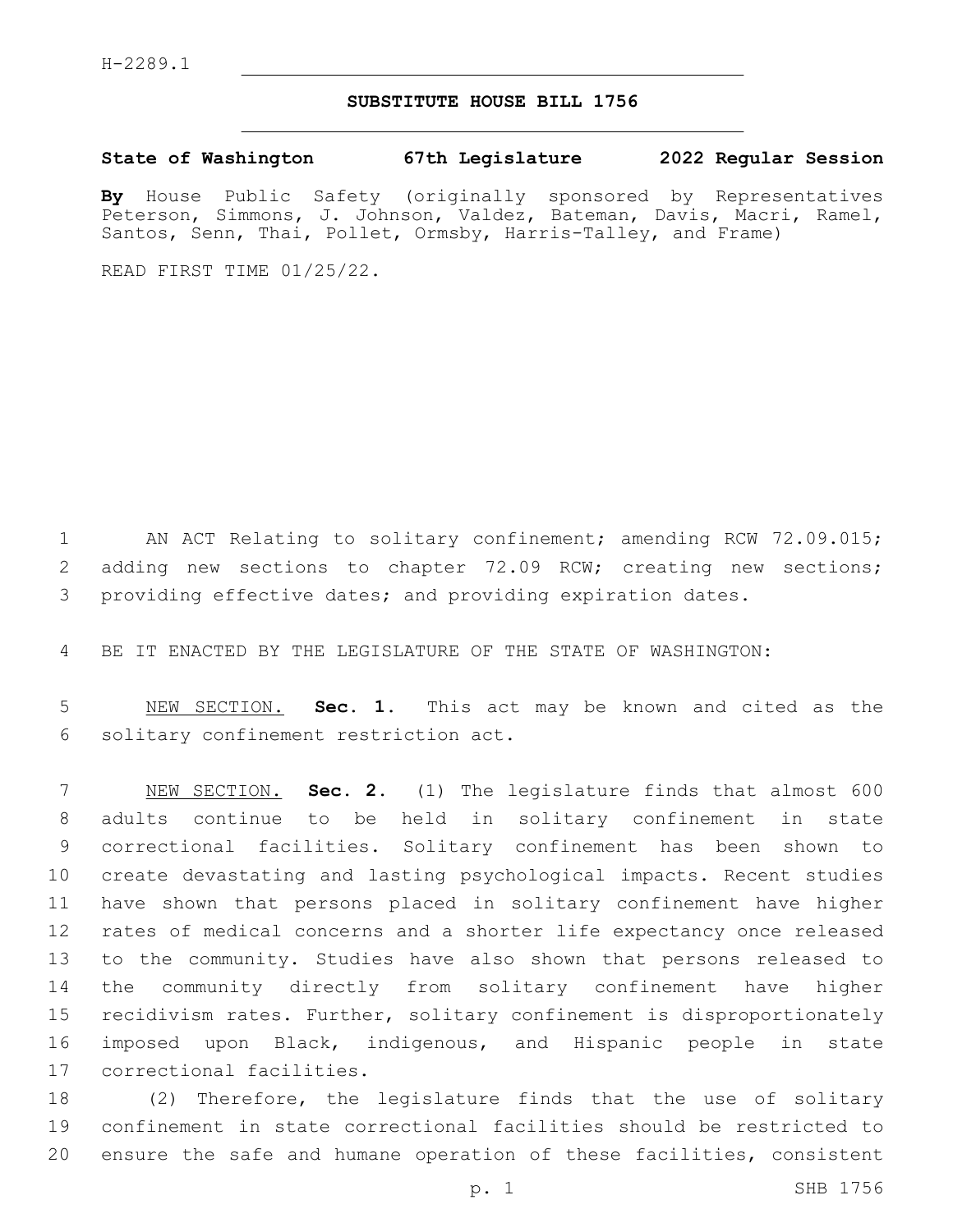with the state and federal Constitutions, the laws and public policies of this state, the mission of the correctional system, evolving medical knowledge, and international human rights standards that have recognized prolonged solitary confinement as torture. Solitary confinement should only be used when necessary, and should not be used against vulnerable populations or under conditions or for time periods that foster psychological trauma, psychiatric disorders, or serious, long-term damage to a person's brain. The standards established in this act apply to all incarcerated persons in the 10 custody of the department of corrections.

 **Sec. 3.** RCW 72.09.015 and 2020 c 319 s 2 are each amended to 12 read as follows:

The definitions in this section apply throughout this chapter.

 (1) "Adult basic education" means education or instruction designed to achieve general competence of skills in reading, writing, and oral communication, including English as a second language and preparation and testing services for obtaining a high school diploma or a high school equivalency certificate as provided in RCW 19 28B.50.536.

 (2) "Base level of correctional services" means the minimum level of field services the department of corrections is required by statute to provide for the supervision and monitoring of offenders.

 (3) "Civil judgment for assault" means a civil judgment for monetary damages awarded to a correctional officer or department employee entered by a court of competent jurisdiction against an inmate that is based on, or arises from, injury to the correctional officer or department employee caused by the inmate while the correctional officer or department employee was acting in the course 29 and scope of his or her employment.

 (4) "Community custody" has the same meaning as that provided in RCW 9.94A.030 and also includes community placement and community 32 supervision as defined in RCW 9.94B.020.

 (5) "Contraband" means any object or communication the secretary determines shall not be allowed to be: (a) Brought into; (b) possessed while on the grounds of; or (c) sent from any institution 36 under the control of the secretary.

 (6) "Correctional facility" means a facility or institution operated directly or by contract by the secretary for the purposes of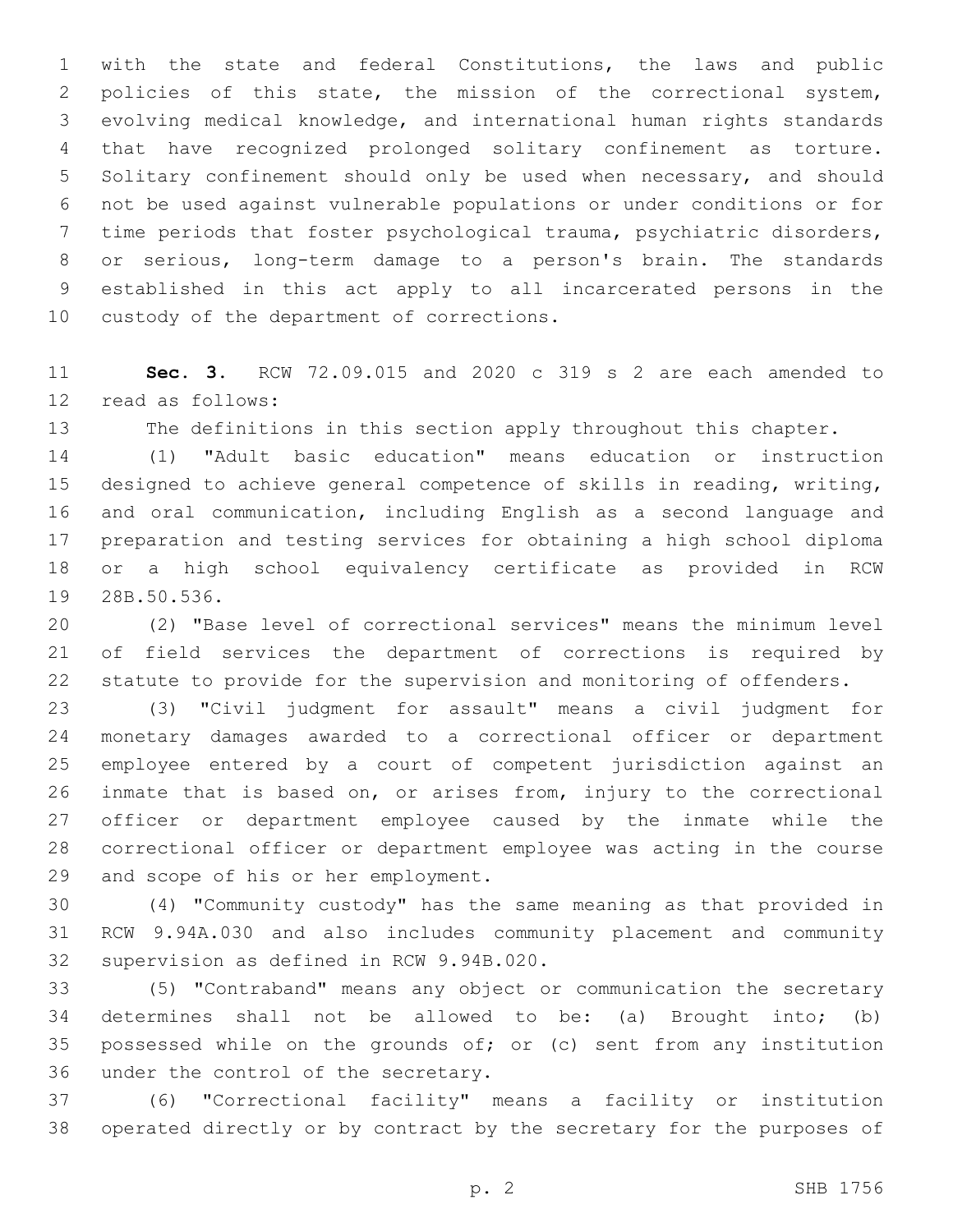incarcerating adults in total or partial confinement, as defined in 2 RCW 9.94A.030.

(7) "County" means a county or combination of counties.

(8) "Department" means the department of corrections.

 (9) "Earned early release" means earned release as authorized by 6 RCW 9.94A.729.

 (10) "Evidence-based" means a program or practice that has had multiple-site random controlled trials across heterogeneous populations demonstrating that the program or practice is effective 10 in reducing recidivism for the population.

 (11) "Extended family visit" means an authorized visit between an inmate and a member of his or her immediate family that occurs in a private visiting unit located at the correctional facility where the 14 inmate is confined.

 (12) "Good conduct" means compliance with department rules and 16 policies.

 (13) "Good performance" means successful completion of a program required by the department, including an education, work, or other 19 program.

 (14) "Immediate family" means the inmate's children, stepchildren, grandchildren, great grandchildren, parents, stepparents, grandparents, great grandparents, siblings, aunts, uncles, and a person legally married to or in a state registered domestic partnership with an inmate. "Immediate family" includes the immediate family of an inmate who was adopted as a child or an adult, but does not include an inmate adopted by another inmate.

 (15) "Indigent inmate," "indigent," and "indigency" mean an inmate who has less than a twenty-five dollar balance of disposable income in his or her institutional account on the day a request is made to utilize funds and during the thirty days previous to the 31 request.

 (16) "Individual reentry plan" means the plan to prepare an offender for release into the community. It should be developed collaboratively between the department and the offender and based on an assessment of the offender using a standardized and comprehensive tool to identify the offender's risks and needs. The individual reentry plan describes actions that should occur to prepare individual offenders for release from prison or jail, specifies the supervision and services they will experience in the community, and describes an offender's eventual discharge to aftercare upon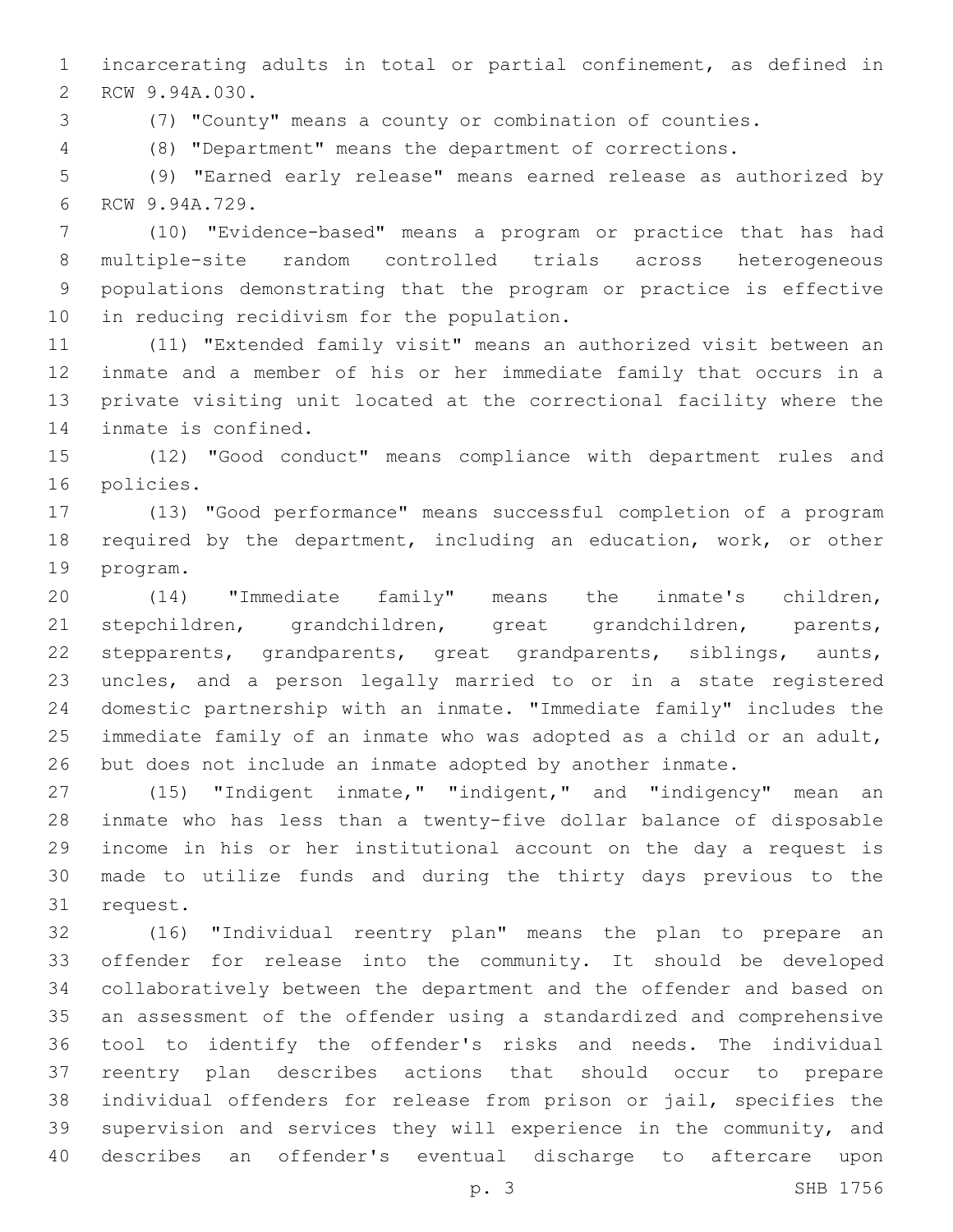successful completion of supervision. An individual reentry plan is updated throughout the period of an offender's incarceration and supervision to be relevant to the offender's current needs and risks.

 (17) "Inmate" ((means)) and "incarcerated person" mean a person committed to the custody of the department, including but not limited to persons residing in a correctional institution or facility and persons released from such facility on furlough, work release, or community custody, and persons received from another state, state 9 agency, county, or federal jurisdiction.

 (18) "Labor" means the period of time before a birth during which contractions are of sufficient frequency, intensity, and duration to bring about effacement and progressive dilation of the cervix.

 (19) "Physical restraint" means the use of any bodily force or physical intervention to control an offender or limit an offender's freedom of movement in a way that does not involve a mechanical restraint. Physical restraint does not include momentary periods of minimal physical restriction by direct person-to-person contact, without the aid of mechanical restraint, accomplished with limited 19 force and designed to:

 (a) Prevent an offender from completing an act that would result 21 in potential bodily harm to self or others or damage property;

 (b) Remove a disruptive offender who is unwilling to leave the 23 area voluntarily; or

(c) Guide an offender from one location to another.

 (20) "Postpartum recovery" means (a) the entire period a woman or youth is in the hospital, birthing center, or clinic after giving birth and (b) an additional time period, if any, a treating physician determines is necessary for healing after the woman or youth leaves 29 the hospital, birthing center, or clinic.

 (21) "Privilege" means any goods or services, education or work programs, or earned early release days, the receipt of which are directly linked to an inmate's (a) good conduct; and (b) good performance. Privileges do not include any goods or services the department is required to provide under the state or federal 35 Constitution or under state or federal law.

 (22) "Promising practice" means a practice that presents, based on preliminary information, potential for becoming a research-based 38 or consensus-based practice.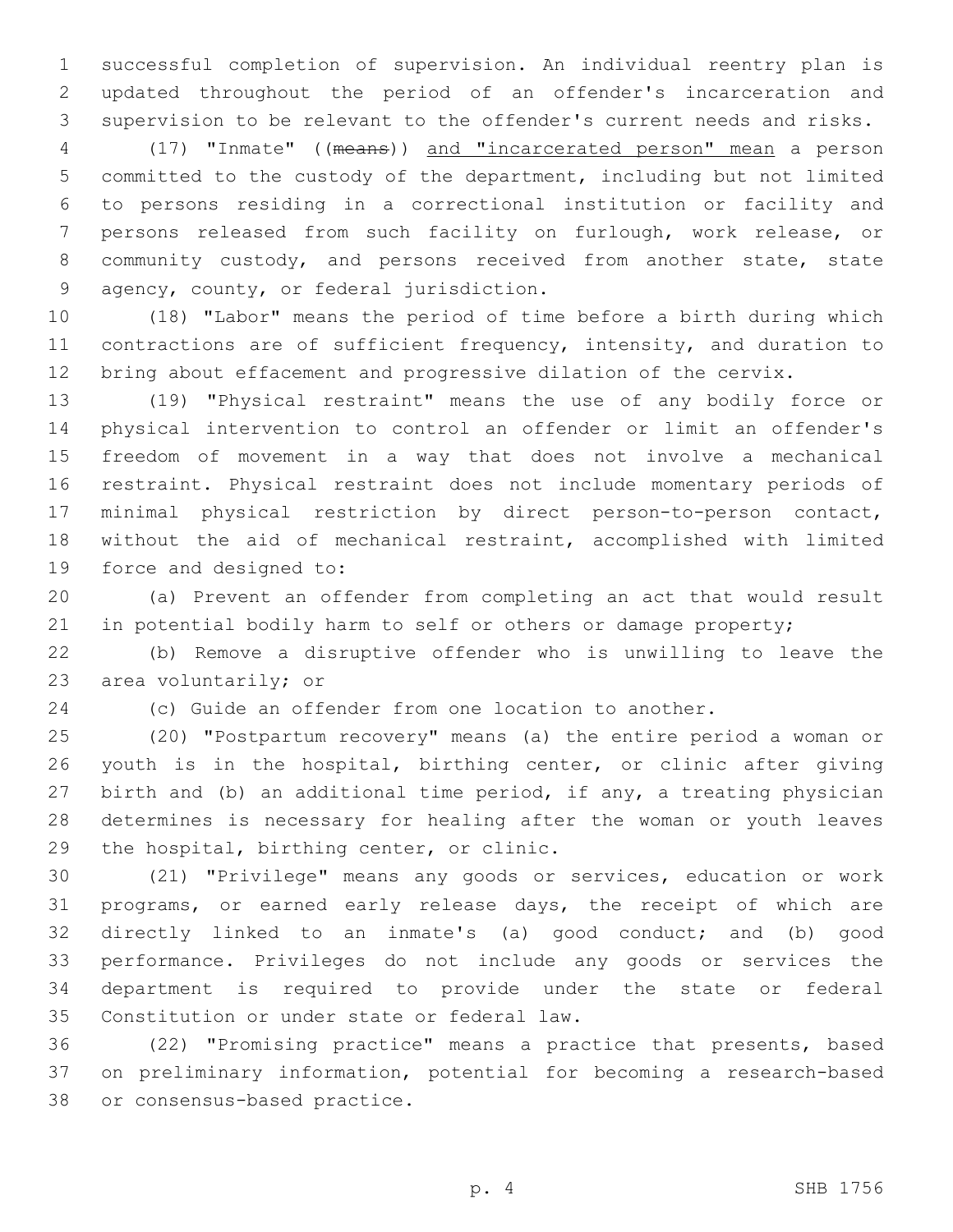(23) "Research-based" means a program or practice that has some research demonstrating effectiveness, but that does not yet meet the 3 standard of evidence-based practices.

 (24) "Restraints" means anything used to control the movement of 5 a person's body or limbs and includes:

(a) Physical restraint; or6

 (b) Mechanical device including but not limited to: Metal handcuffs, plastic ties, ankle restraints, leather cuffs, other 9 hospital-type restraints, tasers, or batons.

 (25) "Secretary" means the secretary of corrections or his or her 11 designee.

 (26) "Significant expansion" includes any expansion into a new product line or service to the class I business that results from an increase in benefits provided by the department, including a decrease 15 in labor costs, rent, or utility rates (for water, sewer, electricity, and disposal), an increase in work program space, tax 17 advantages, or other overhead costs.

 (27) "Superintendent" means the superintendent of a correctional facility under the jurisdiction of the Washington state department of 20 corrections, or his or her designee.

 (28) "Transportation" means the conveying, by any means, of an incarcerated pregnant woman or youth from the correctional facility to another location from the moment she leaves the correctional facility to the time of arrival at the other location, and includes the escorting of the pregnant incarcerated woman or youth from the correctional facility to a transport vehicle and from the vehicle to 27 the other location.

 (29) "Unfair competition" means any net competitive advantage that a business may acquire as a result of a correctional industries contract, including labor costs, rent, tax advantages, utility rates (water, sewer, electricity, and disposal), and other overhead costs. To determine net competitive advantage, the department of corrections shall review and quantify any expenses unique to operating a for-34 profit business inside a prison.

 (30) "Vocational training" or "vocational education" means "vocational education" as defined in RCW 72.62.020.

 (31) "Washington business" means an in-state manufacturer or service provider subject to chapter 82.04 RCW existing on June 10, 2004.39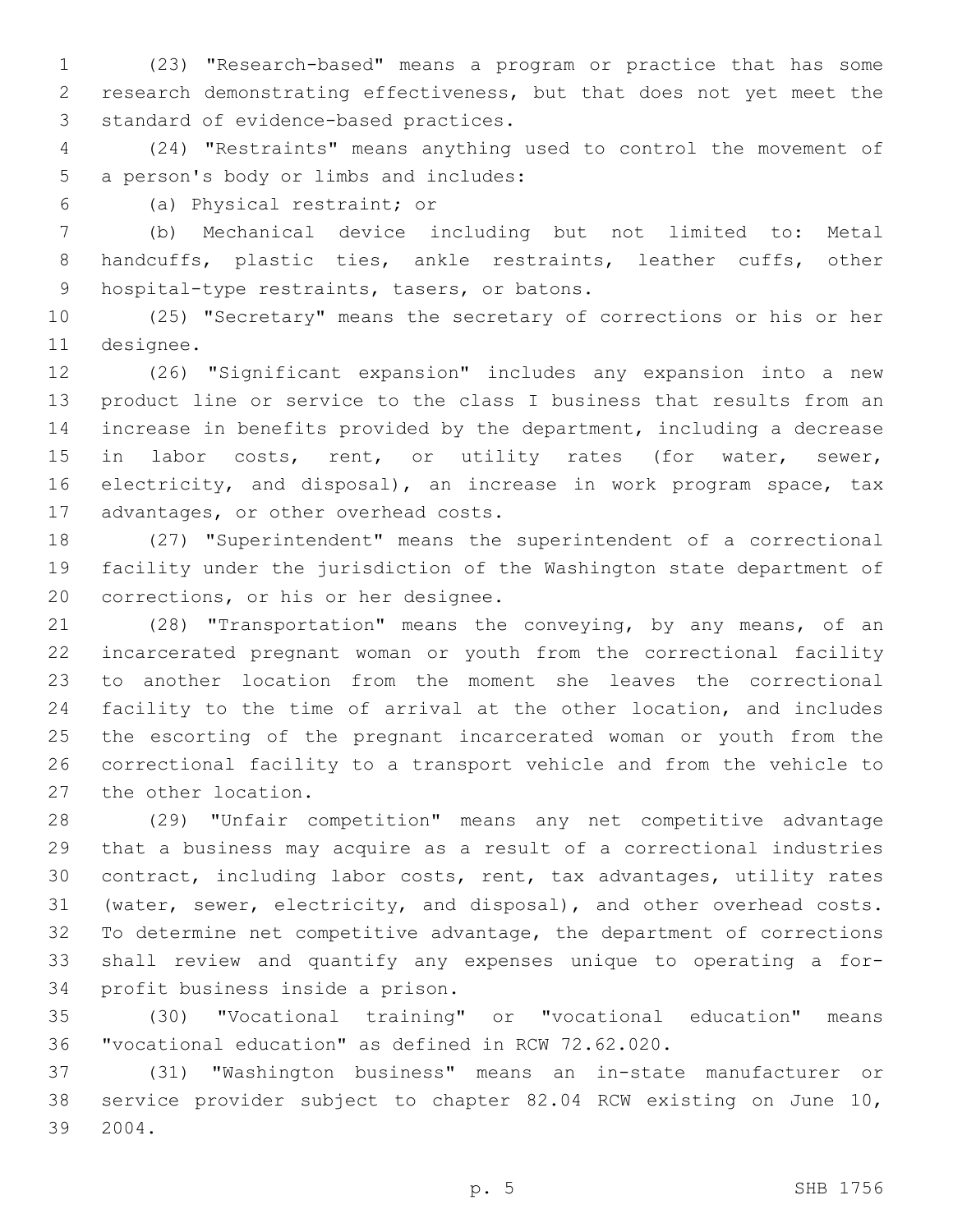(32) "Work programs" means all classes of correctional industries 2 jobs authorized under RCW 72.09.100.

 (33) "Qualified medical provider" means a physician, physician assistant, advanced registered nurse practitioner, clinical nurse specialist, or other comparably credentialed employee or contractor employed to provide health care, or for mental health evaluations or decisions, a state-licensed psychiatrist or psychologist, a registered nurse with a specialty in psychiatric nursing, or other comparably credentialed employee or contractor employed to provide mental health care.

 (34) "Less restrictive intervention" means a placement or conditions of confinement, or both, in the current or an alternative 13 correctional facility, under conditions less restrictive of an 14 incarcerated person's movement, privileges, activities, or social 15 interactions than solitary confinement.

 (35) "Solitary confinement" means the confinement of an incarcerated person alone in a cell or similarly confined holding or living space for 17 hours or more per day under circumstances other than a facility-wide lockdown.

(36) "Vulnerable person" means any incarcerated person who:

 (a) Has a mental disorder, as defined in RCW 71.05.020, or where there is evidence of a diagnosis of a serious mental illness, a history of psychiatric hospitalization, or a history of disruptive or self-injurious behavior including, but not limited to, serious and/or 25 repeated self-harm, that may be the result of a mental disorder or condition;

(b) Has a developmental disability, as defined in RCW 71A.10.020;

 (c) Has a serious medical condition that cannot effectively be 29 treated in solitary confinement;

 (d) Is pregnant, in the postpartum period, or has recently suffered a miscarriage or terminated a pregnancy;

 (e) Has needs related to a physical disability that cannot be 33 accommodated in solitary confinement;

(f) Has a significant auditory or visual impairment; or

 (g) Has a record of dementia, traumatic brain injury, or other cognitive condition that makes the person more vulnerable to the harms of isolation.

 NEW SECTION. **Sec. 4.** A new section is added to chapter 72.09 39 RCW to read as follows: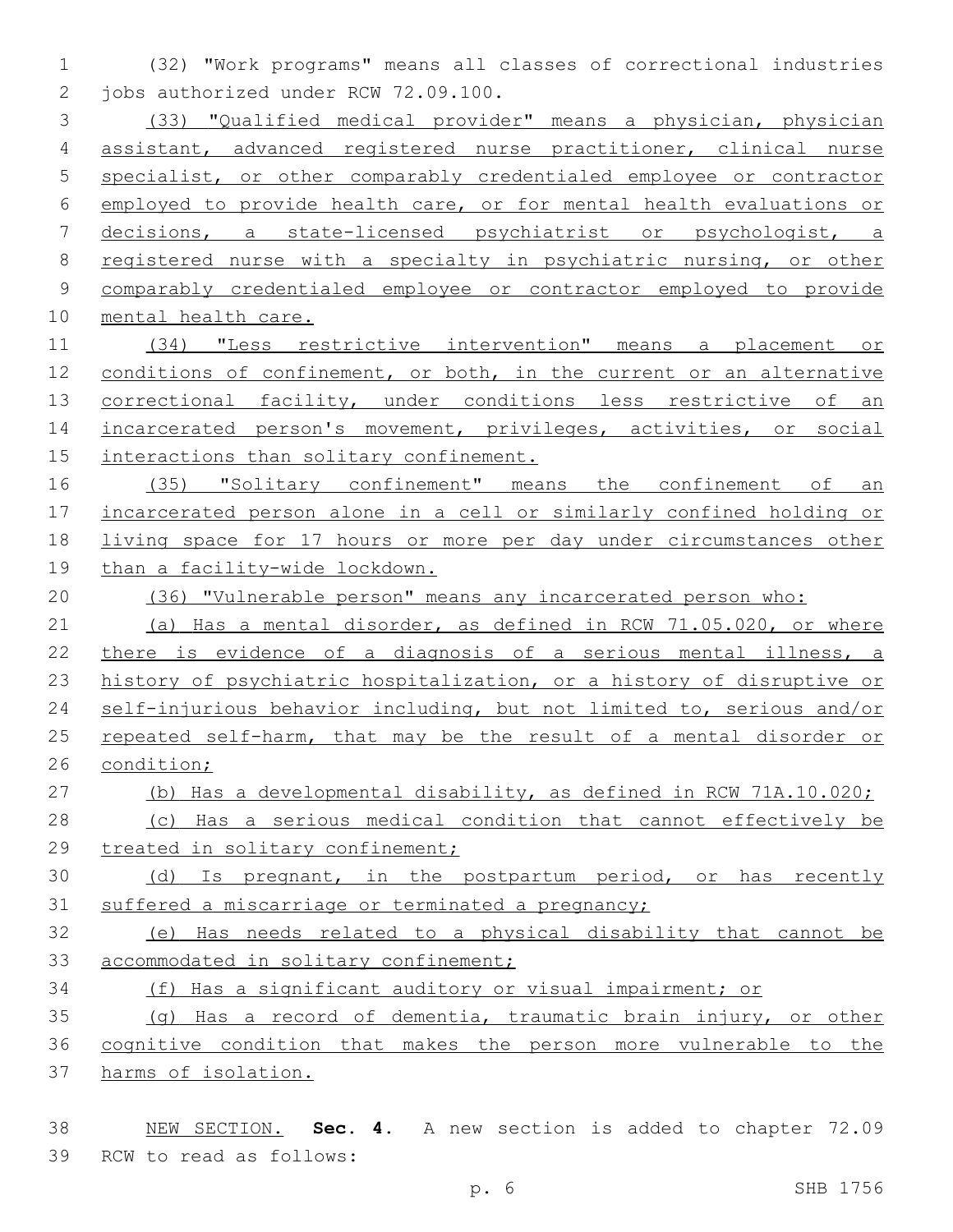RESTRICTIONS ON SOLITARY CONFINEMENT. An incarcerated person may not be placed in solitary confinement except when necessary for emergency purposes in section 5 of this act, medical isolation in section 6 of this act, or when the incarcerated person voluntarily requests such confinement conditions in section 7 of this act.

 NEW SECTION. **Sec. 5.** A new section is added to chapter 72.09 7 RCW to read as follows:

 (1) SOLITARY CONFINEMENT FOR EMERGENCY PURPOSES. An incarcerated person may be placed in solitary confinement for emergency purposes if: The incarcerated person has not been determined to be a vulnerable person; the superintendent of the correctional facility finds that there is reasonable cause to believe that the solitary confinement is necessary to reduce or protect against a substantial risk of immediate serious harm to the incarcerated person or another 15 person, as evidenced by recent threats or conduct; and the superintendent of the correctional facility finds that a less restrictive intervention would insufficiently reduce this risk.

 (2) INITIAL MEDICAL EVALUATION. A qualified medical provider shall conduct a personal and comprehensive medical and mental health examination of the incarcerated person prior to the incarcerated person being placed in solitary confinement under this section, unless there is reasonable cause to believe that such advance evaluation would create a substantial threat to security or safety, in which case the qualified medical provider shall conduct the evaluation within one hour of the person being placed in solitary confinement. The examination must include an assessment as to whether the incarcerated person is a vulnerable person and whether the person's age or circumstance makes them particularly vulnerable to the harm of isolation, such that the person should be considered a vulnerable person. A report of the evaluations must be immediately 31 provided to the superintendent and the secretary.

 (3)(a) 24-HOUR LIMIT. Except for extended solitary confinement as provided in (b) of this subsection, an incarcerated person may not be held in solitary confinement for emergency purposes under this section for more than 24 consecutive hours and for more than 72 36 cumulative hours in any 30-day period.

 (b) EXTENDED SOLITARY CONFINEMENT AND ONGOING REVIEW. An incarcerated person may not be placed in extended solitary confinement for more than 15 consecutive days and for more than 45

p. 7 SHB 1756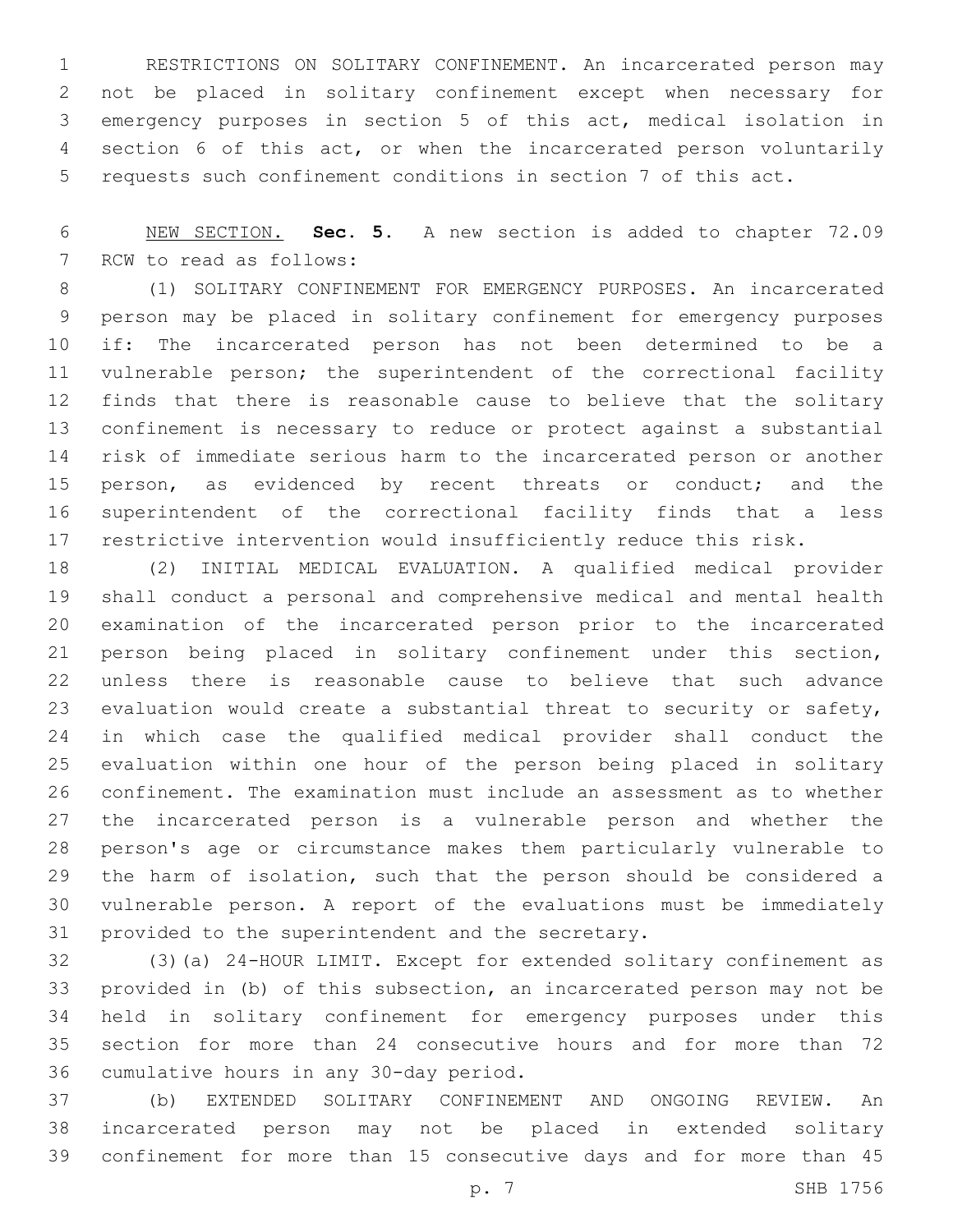cumulative days during a single fiscal year. For an incarcerated 2 person in extended solitary confinement:

 (i) A qualified medical provider shall conduct a daily mental health and physical health status examination of the incarcerated person, in a confidential setting outside of the cell unless doing so would present a substantial threat to security or safety; and

 (ii) The department shall provide the incarcerated person with timely, fair, and meaningful opportunities to contest the extended solitary confinement, including: An initial hearing within 72 hours 10 of placement; the right to appear at the hearing; the right to request assistance at the hearing by a lay advisor or other person of the incarcerated person's choosing, including but not limited to other incarcerated individuals, outside advocates, or retained counsel; an independent hearing officer; a written statement of 15 reasons for the decision made at the hearing; and a written statement 16 on how to appeal a hearing determination.

 (4) VULNERABLE PERSONS. If the incarcerated person is determined to be a vulnerable person during the initial examination under subsection (2) of this section or any status examination under subsection (3)(b) of this section, then the incarcerated person must 21 be removed from solitary confinement and, if necessary, transferred to an appropriate residential treatment unit, medical unit, or other appropriate or specialized unit designated by the secretary. If the incarcerated person is identified as a vulnerable person due to having a mental disorder or developmental disability, as identified in RCW 72.09.015, the incarcerated person may also be screened by a qualified medical provider for transfer to the least restrictive appropriate short-term care or psychiatric facility designated by the department of social and health services pursuant to RCW 72.68.031.

 NEW SECTION. **Sec. 6.** A new section is added to chapter 72.09 31 RCW to read as follows:

 SOLITARY CONFINEMENT FOR MEDICAL ISOLATION. (1) An incarcerated person may be placed in solitary confinement for medical isolation if a qualified medical provider determines, based on a personal examination, that such confinement is necessary for medical reasons, which may include, but are not limited to, responding to a medical or mental health emergency or preventing the spread of a communicable 38 disease.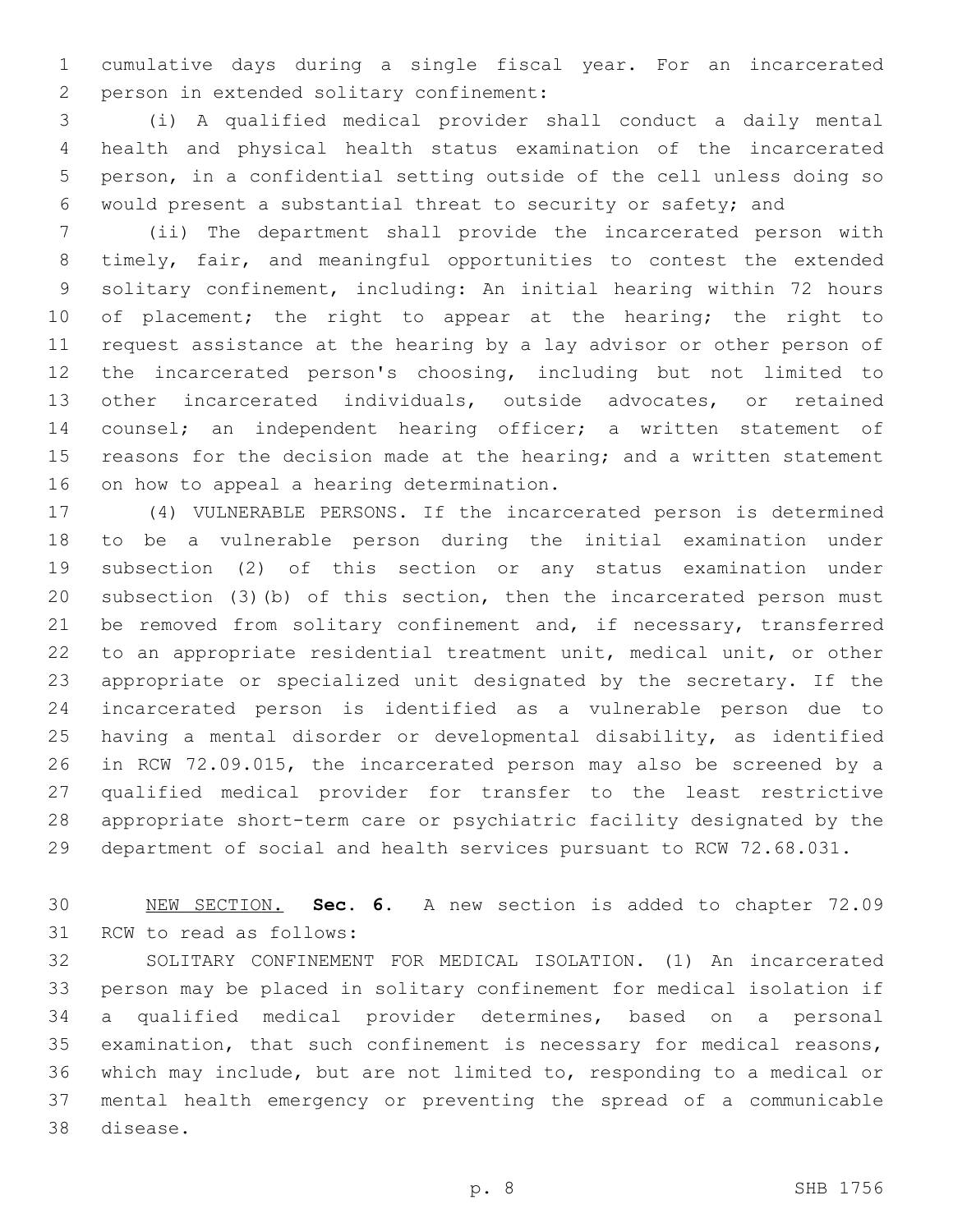(2) For any incarcerated person placed in solitary confinement under this section, an in-person clinical review must be conducted at least every six hours and as clinically indicated. An incarcerated person in solitary confinement under this section must be placed in a residential treatment unit, a close observation unit, or a medical unit, designated by the secretary.6

 (3) An incarcerated person may not be placed in solitary confinement under this section for more than 15 consecutive days and for more than 45 cumulative days during a single fiscal year, unless a qualified medical provider determines that additional time is necessary: To prevent the spread of a communicable disease; to facilitate the provision of medical treatment to the incarcerated person; or for some other clearly stated medical purpose. If additional time is deemed necessary, the medical provider shall document specific reasons why the isolation is required and why less restrictive interventions are insufficient to accomplish the safety of incarcerated persons in the facility. Such notice will be forwarded to the facility superintendent for consideration and final 19 approval.

 NEW SECTION. **Sec. 7.** A new section is added to chapter 72.09 21 RCW to read as follows:

 VOLUNTARY SOLITARY CONFINEMENT. (1) An incarcerated person may be placed in solitary confinement if: The person is not a vulnerable person; the person has capacity to make an informed decision about placement in solitary confinement; there is reasonable cause to believe that solitary confinement is necessary to prevent reasonably 27 foreseeable harm; and the incarcerated person voluntarily requests 28 such confinement conditions.

 (2) An incarcerated person may be placed in solitary confinement under this section only if the person provides informed, written consent. If an incarcerated person initiates an informed, written request for solitary confinement under this section, the correctional facility has the burden of establishing a basis for refusing the request. The department shall maintain a written record of any request provided under this section. Prior to declining a request or removing an incarcerated person who previously requested solitary confinement under this section, the department shall provide the incarcerated person with a timely, fair, and meaningful opportunity to contest the decision. An incarcerated person in solitary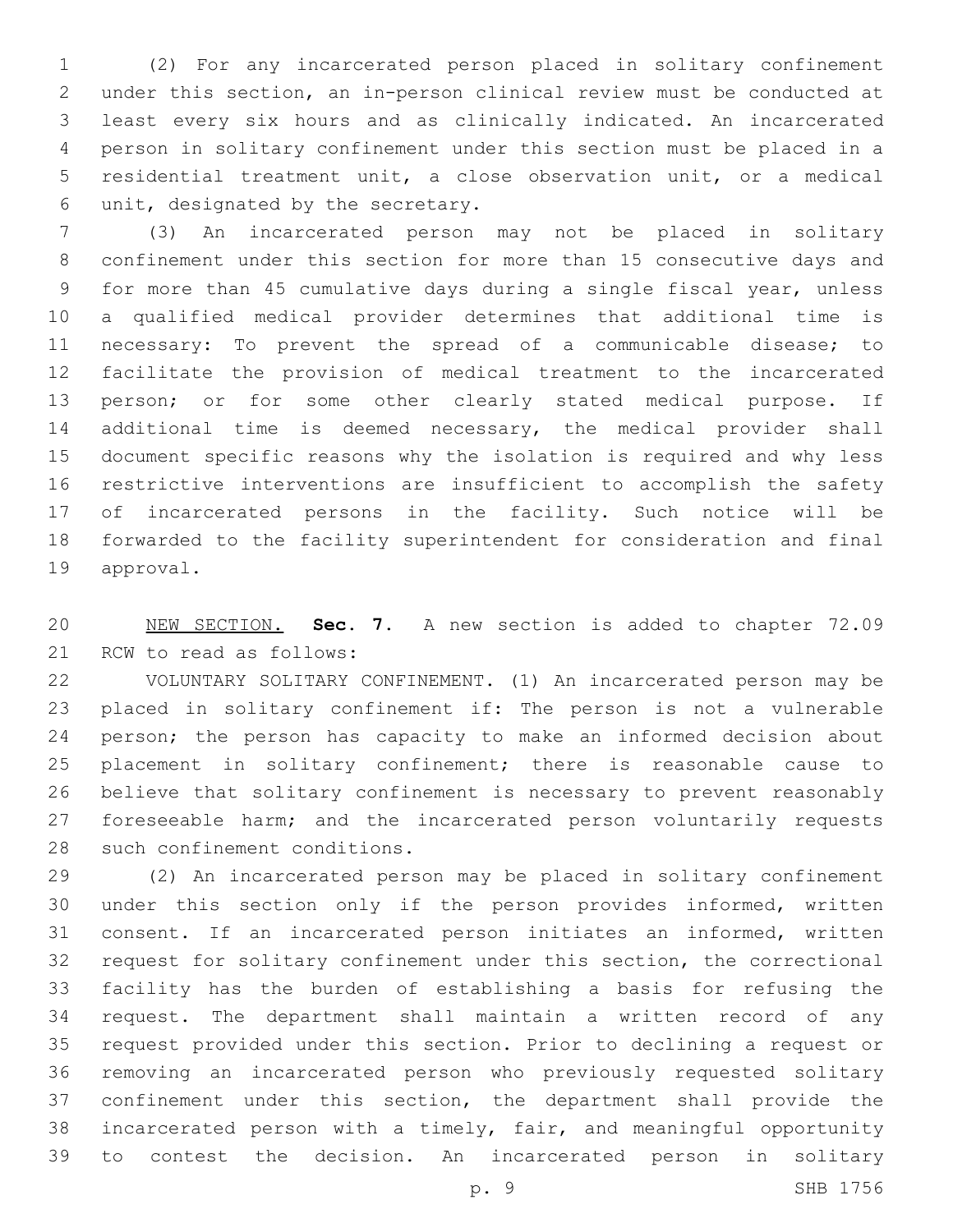confinement under this section may revoke his or her request to such confinement conditions by providing informed, written notice, in which case the incarcerated person must be transferred to a less restrictive intervention or other appropriate setting.

 (3) LESS RESTRICTIVE INTERVENTION. The department shall make a less restrictive intervention available to any incarcerated person requesting solitary confinement who meets the standard under subsection (1) of this section, which may include provision of accommodations in the general population, a transfer to the general population of another institution or to a unit designated for incarcerated persons who face similar threats, or other specialized housing, as appropriate. A transfer to an out-of-state facility is not a less restrictive intervention under this section unless such a transfer is requested by the incarcerated person. The department shall notify the incarcerated person of the available less restrictive intervention when receiving any request under subsection (1) of this section and shall formulate an individualized intervention plan that addresses the support or services the person may need to move to a less restrictive intervention.

 (4) A person who has requested solitary confinement under this section must be assessed by a qualified medical provider every 90 days. If the qualified medical provider finds that continued placement in solitary confinement would be detrimental to the health or well-being of the incarcerated person, the incarcerated person must be transferred to a less restrictive intervention.

 NEW SECTION. **Sec. 8.** A new section is added to chapter 72.09 27 RCW to read as follows:

 CONDITIONS OF SOLITARY CONFINEMENT. (1) The department shall maximize the amount of time that an incarcerated person held in solitary confinement spends outside of the cell by providing outdoor and indoor recreation, education, clinically appropriate treatment therapies, and skill-building activities. Cells or other holding or living spaces used for solitary confinement must be properly ventilated, appropriately lit according to the time of day, temperature-monitored, clean, and equipped with properly functioning 36 sanitary fixtures.

 (2) The department may not deny an incarcerated person held in solitary confinement access to food, water, or any other basic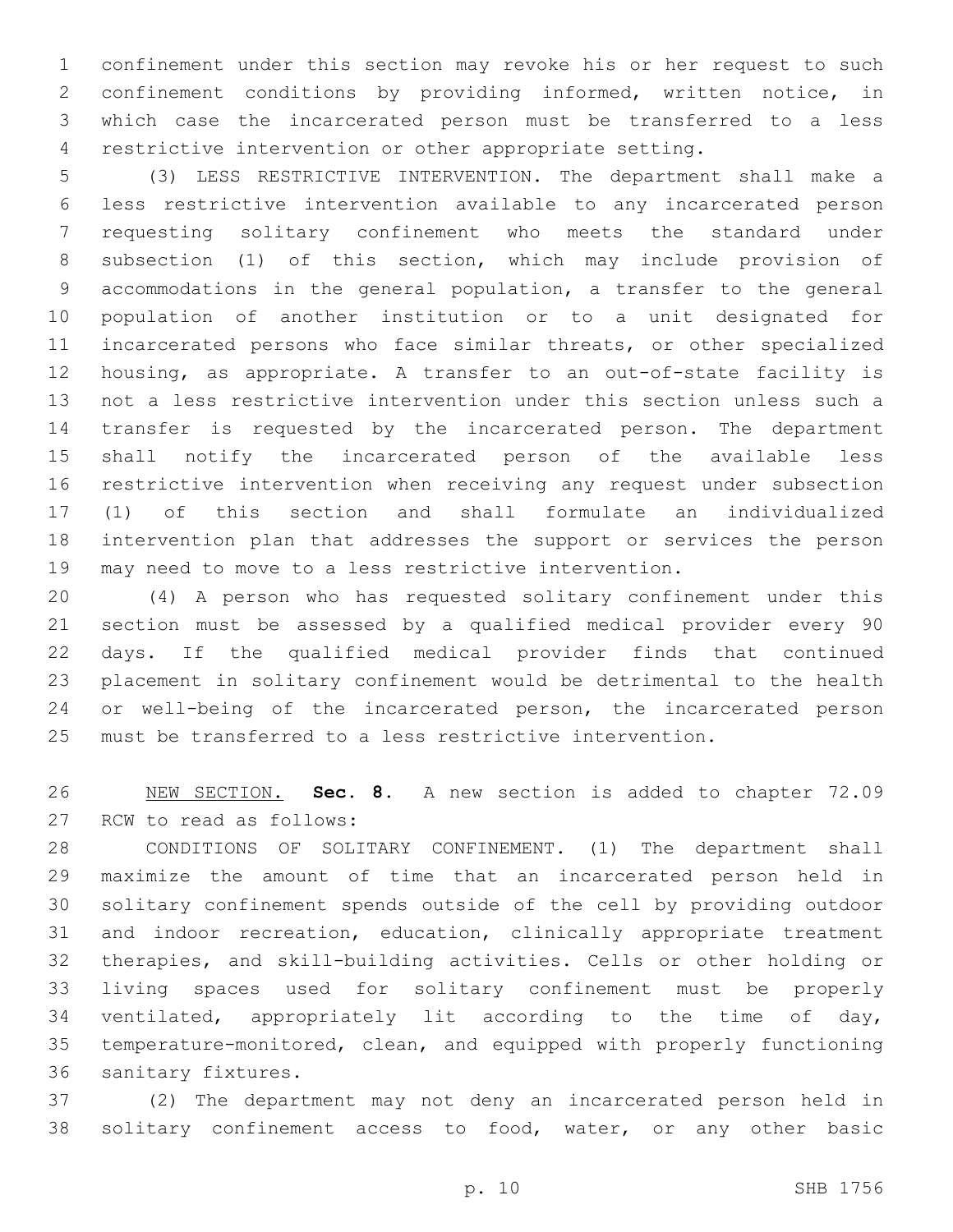necessity, or access to appropriate medical care, including emergency 2 medical care.

 (3) The department may not deny an incarcerated person held in solitary confinement access to the telephone, personal communication or media devices, reading materials, or personal hygiene items unless an individualized assessment determines that limitation of such items is directly necessary for the safety of the incarcerated person or others. The department may use restraints upon an incarcerated person in solitary confinement to facilitate movement or programming if an individualized assessment determines such restraint is directly necessary for the safety of the incarcerated person or others.

 (4) The department may not directly release an incarcerated person from solitary confinement to the community, unless it is 14 necessary for the safety of the incarcerated person, staff, other 15 incarcerated persons, or the public.

 (5) The department may not place an incarcerated person in solitary confinement based on the incarcerated person's race, creed, 18 color, national origin, nationality, ancestry, age, marital status, domestic partnership or civil union status, affectional or sexual orientation, genetic information, pregnancy or breastfeeding status, sex, gender identity or expression, disability, or atypical 22 hereditary cellular or blood trait.

 NEW SECTION. **Sec. 9.** A new section is added to chapter 72.09 24 RCW to read as follows:

 SOLITARY CONFINEMENT POLICIES AND PROCEDURES. (1) By January 1, 2023, the department shall review the status of each incarcerated person in solitary confinement. The department shall develop a plan to transition those incarcerated persons to less restrictive interventions or other appropriate settings. Any incarcerated person who has been in solitary confinement for longer than 45 days as of July 1, 2023, must have a trauma-informed, culturally appropriate individualized intervention plan to facilitate a transition to a less restrictive intervention, which may include an evaluation for possible single cell placement, access to and treatment by medical and mental health providers, peer supports, substance abuse programming, restorative justice programming, behavioral programming, or other individualized interventions or accommodations.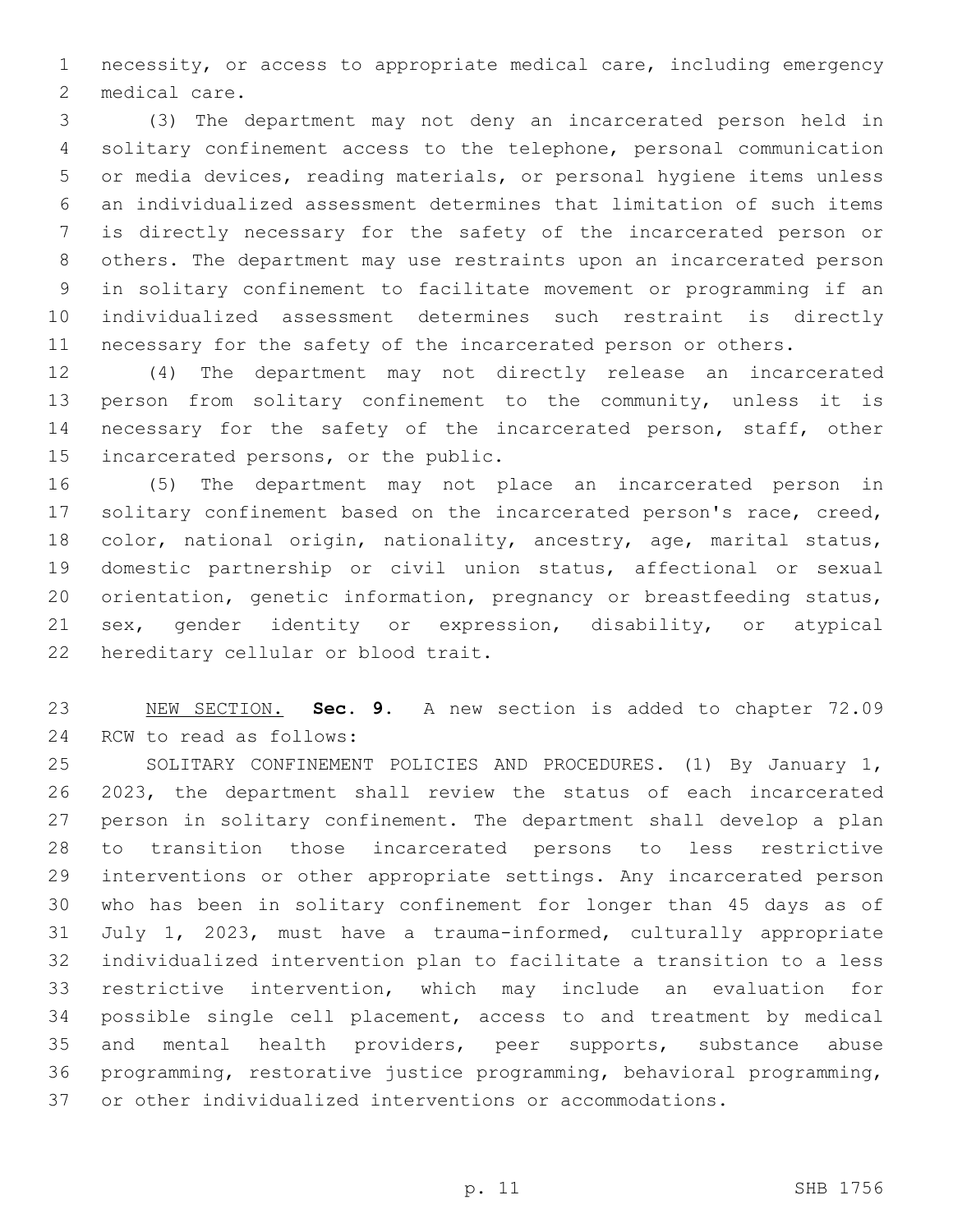(2) By January 1, 2023, the secretary shall adopt any rules or policies necessary to implement sections 4 through 8 of this act, 3 including for the purposes of:

 (a) Establishing less restrictive interventions to solitary confinement, including means of separating or protecting incarcerated 6 persons without use of solitary confinement;

 (b) Establishing that restrictions on religious, mail, and telephone privileges, visit contacts, and outdoor and indoor recreation may be imposed only after an individualized assessment that determines restrictions are directly necessary for the safety of 11 the incarcerated person or others, and that there may not be restrictions on access to food, basic necessities, or legal access;

 (c) Requiring training of staff working with incarcerated persons in solitary confinement and requiring that this training include: Assistance from appropriate professionals including, but not limited to, professionals in the department of social and health services to periodically train all staff working with incarcerated persons in 18 solitary confinement and alternatives to such confinement; and the identification and response to incarcerated persons in need of physical accommodations who have been referred to solitary 21 confinement;

 (d) Requiring documentation of all decisions, procedures, and reviews of incarcerated persons placed in solitary confinement;

 (e) Requiring monitoring of compliance with all rules and policies governing cells, units, and other places where incarcerated 26 persons are placed in solitary confinement;

 (f) Establishing procedures for hearings under section 5(3)(b) of 28 this act; and

 (g) Requiring posting on the official website of the department monthly reports, beginning July 1, 2023, on the use of solitary confinement, including: The rate of solitary confinement by category, age, sex, gender identity, ethnicity, or incidence of a mental disorder; the number of people released from solitary confinement directly to the community; the mean and median period of solitary confinement at each facility, including the population on the last day of each quarter and a nonduplicative cumulative count of people exposed to solitary confinement for each fiscal year; the incidence of self-harm, suicide, and assault in any solitary confinement unit; and the number of people held in medical isolation. Reports may not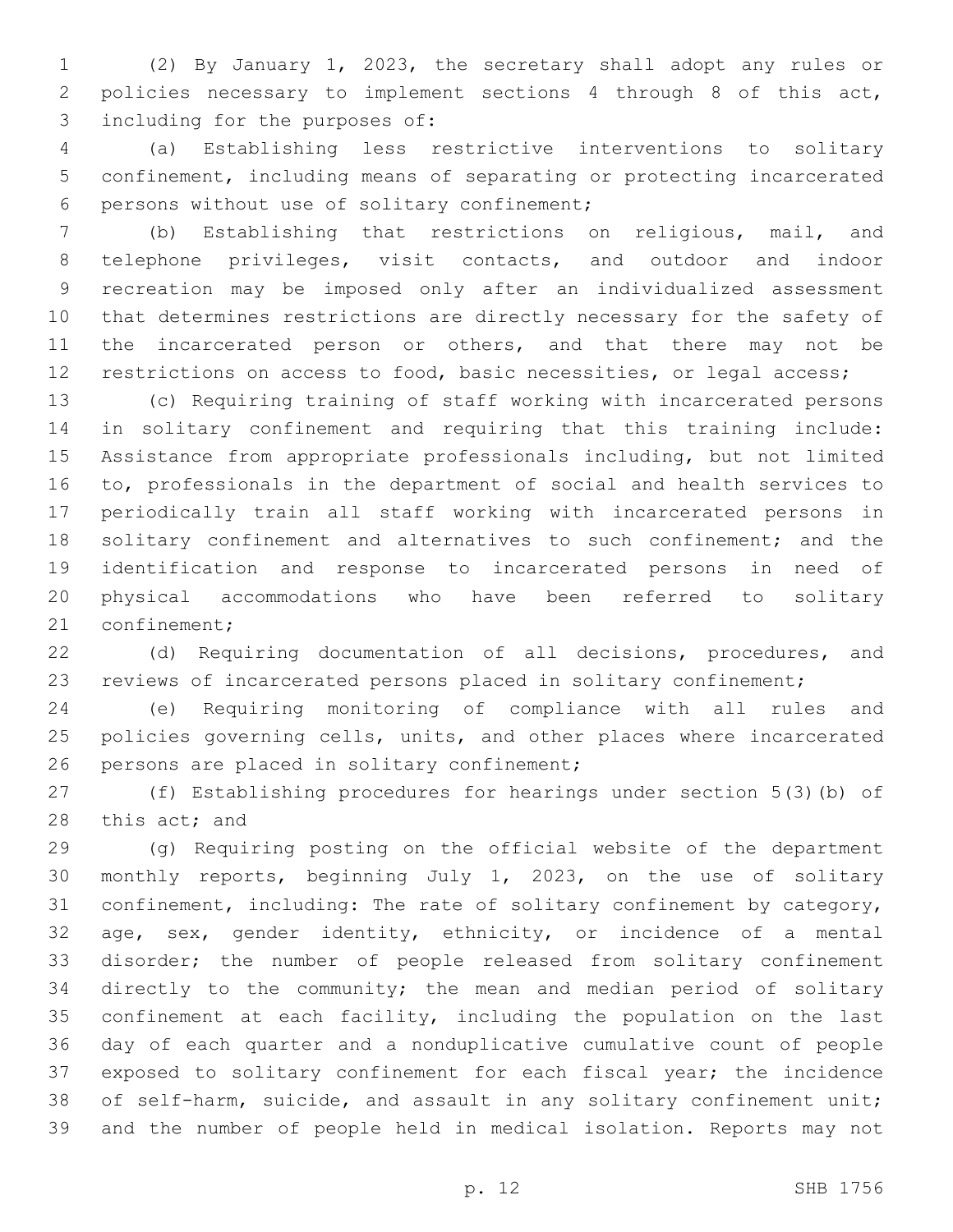include personally identifiable information regarding any

2 incarcerated person.

 NEW SECTION. **Sec. 10.** (1) A governing unit of a city or county operating one or more jails shall compile on a monthly basis through July 1, 2023, the following information with respect to each jail operated by the governing unit:

(a) The number of times solitary confinement was used;

 (b) The circumstances leading to the use of solitary confinement; 9 and

 (c) For each instance of solitary confinement, the length of time the individual remained in solitary confinement, whether a supervisory review of the solitary confinement occurred and was documented, whether a medical assessment or review and a mental health assessment or review were conducted and documented, and whether the affected person was afforded full access to education, programming, and ordinary necessities such as medication, meals, and reading material during the term of solitary confinement.

 (2) Information collected under subsection (1) of this section must be compiled into a monthly report and submitted to the Washington association of sheriffs and police chiefs.

 (3) For the purposes of this section, "solitary confinement" means confinement of an incarcerated person alone in a cell or similarly confined holding or living space for 17 hours or more per day under circumstances other than a facility-wide lockdown.

(4) This section expires December 31, 2023.

 NEW SECTION. **Sec. 11.** (1) Subject to the availability of amounts appropriated for this specific purpose, the Washington association of sheriffs and police chiefs shall collect, on a monthly basis, the information submitted under section 10 of this act. The collected information must be compiled into a report summarizing the information by county and type of facility. An initial report must be submitted, in compliance with RCW 43.01.036, to the governor and the appropriate committees of the legislature by December 1, 2022. A final report must be submitted, in compliance with RCW 43.01.036, to the governor and the appropriate committees of the legislature by December 1, 2023.

37 (2) This section expires December 31, 2023.